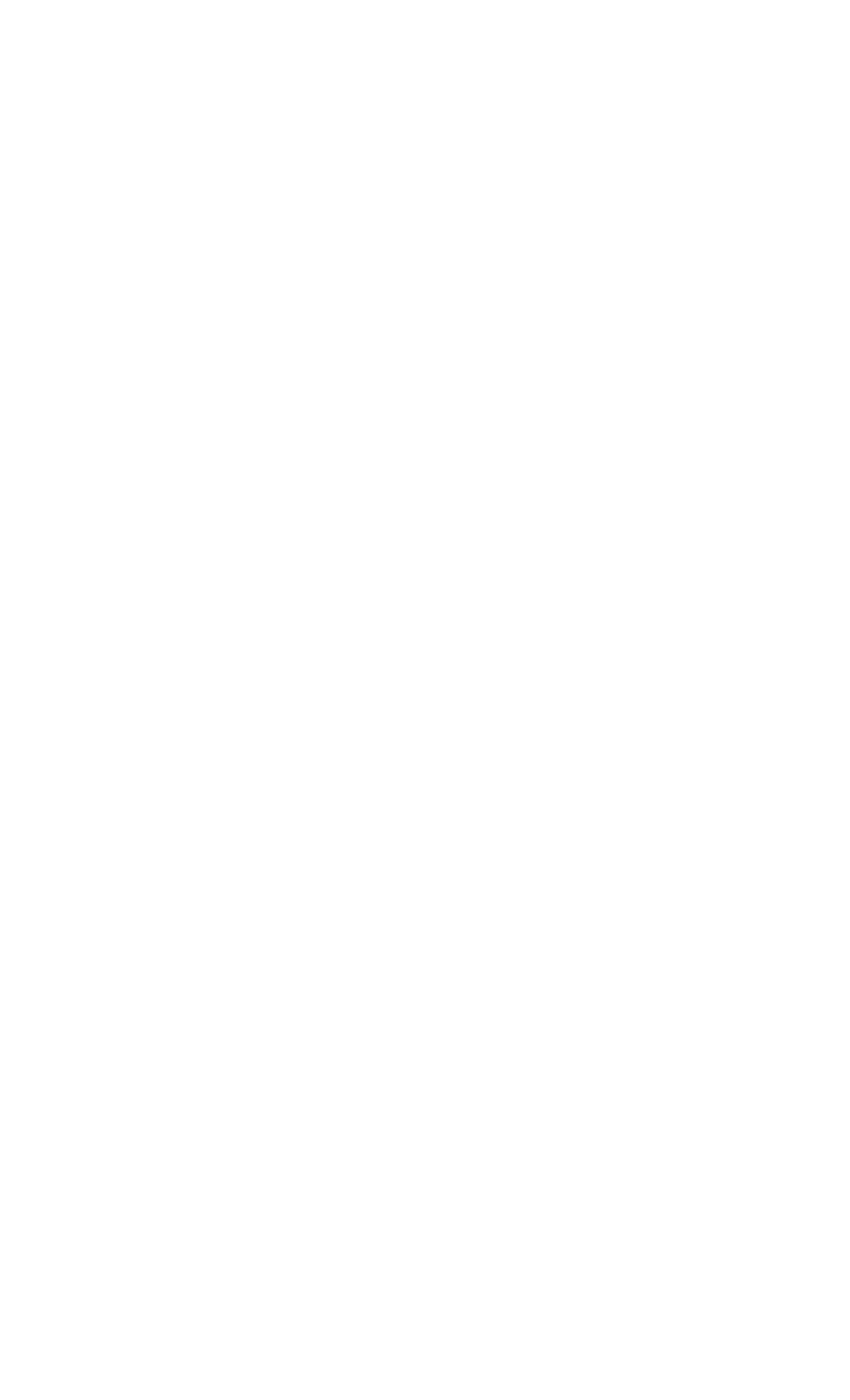Exhibit A CITY OF MARION, OHIO Job Description

| Job Title:            | <b>SCHEDULING CLERK</b>    |
|-----------------------|----------------------------|
| Department:           | <b>POLICE</b>              |
| Reports To:           | <b>CHIEF OF POLICE</b>     |
| <b>FLSA Status:</b>   | NON-EXEMPT, NON-BARGAINING |
| Grade:                | 13                         |
| Prepared By:          | POLICE DEPARTMENT          |
| <b>Prepared Date:</b> | $04 - 18 - 22$             |
| Approved By:          | City Council               |
| <b>Approved Date:</b> |                            |

SUMMARY: Ensure that special details and overtime are scheduled and assigned in an expedient manner. Track and notify officers of scheduled court appearances, continuances, and cancellations. Assist in compiling bi-weekly payroll for the department. Any other task as assigned by the Chief of Police or designee.

## ESSENTIAL DUTIES AND RESPONSIBILITIES:

• Ensure that special details and overtime are scheduled and assigned in an expedient manner. Track and notify officers of scheduled court appearances, continuances, and cancellations.

• Operate PC based computer systems and related peripherals; utilize appropriate software for maximum efficiency for analytical use and desktop publishing. • Assist in compiling bi-weekly payroll for the police department. Provide payroll, special duty, and/or overtime reports to Chief of Police or designee.

• Complete reports mandated by the state or the federal government

• Transport evidence to and from crime laboratories.

• Any other task as assigned by the Chief of Police of designee.

QUALIFICATIONS: To perform this job successfully, individual must be able to perform each essential duty satisfactorily. The requirements listed below are representative of the knowledge, skill, and/ or ability required. Reasonable accommodations may be made to enable individuals with disabilities to perform the essential functions.

EDUCATION AND/OR EXPERIENCE: Successful completion of high school. Any equivalent combination of experience and training which provides the required knowledge, skills and abilities may be accepted.

LANGUAGE SKILLS: Ability to communicate clearly and concisely, both orally and in writing.

MATHEMATICAL SKILLS: Ability to work with mathematical concepts such as probability and statistical inference, and fundamentals of plane and solid geometry and trigonometry. Ability to apply concepts such as fractions, percentages, ratios, and proportions to practical situations.